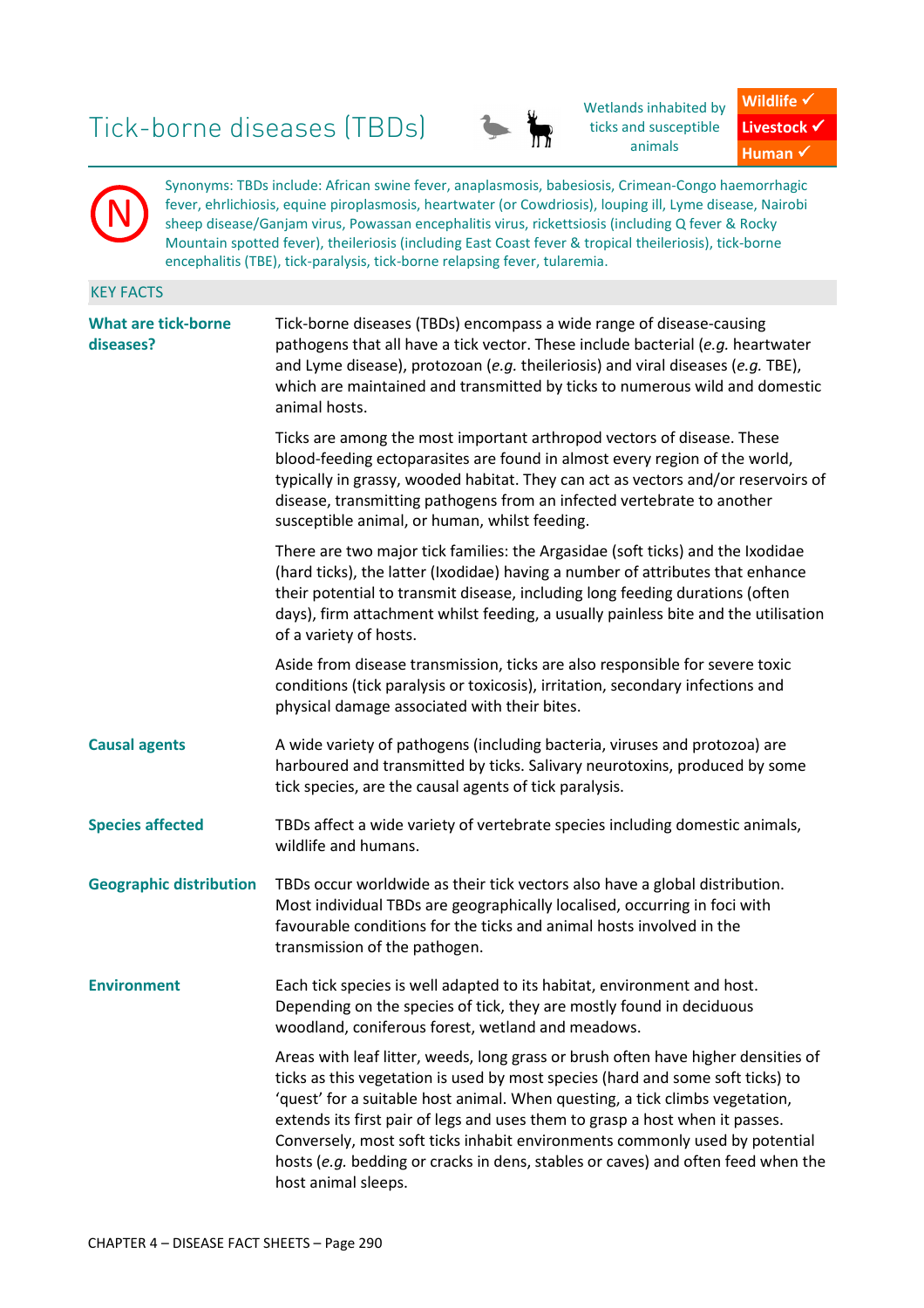#### **TRANSMISSION AND SPREAD**

| <b>TRANSMISSION AND SPREAD</b>                                      |                                                                                                                                                                                                                                                                                                                     |  |
|---------------------------------------------------------------------|---------------------------------------------------------------------------------------------------------------------------------------------------------------------------------------------------------------------------------------------------------------------------------------------------------------------|--|
| <b>Vector</b>                                                       | Ticks of the Argasidae (soft ticks) and Ixodidae (hard ticks). An estimated 10%<br>of the currently known 867 tick species act as vectors of diseases of domestic<br>animals and humans.                                                                                                                            |  |
|                                                                     | A tick species is only considered as a vector for a pathogen if it:<br>feeds on an infectious vertebrate host;<br>ш<br>acquires the pathogen during the blood meal;<br>T,<br>maintains the pathogen through one or more life stages; and<br>ш<br>transmits the pathogen on to other hosts when feeding again.<br>×. |  |
| <b>How is the disease</b><br>transmitted to animals?                | TBDs are transmitted to animals when an infected tick feeds on a susceptible<br>animal. Usually, a pathogen must infect and multiply within a tick before the<br>tick is able to transmit disease to a host via its salivary glands and mouthparts<br>(hypostome).                                                  |  |
|                                                                     | Ticks become infected with pathogens by:<br>feeding on an infected animal host<br>ш                                                                                                                                                                                                                                 |  |
|                                                                     | transstadial transmission<br>×.<br>Pathogen passed through tick life stages (i.e. from larvae to nymph to<br>adult)                                                                                                                                                                                                 |  |
|                                                                     | transovarial transmission<br>ш<br>Pathogen passed from parent tick to offspring via the female ovaries<br>(increasing vector potential by several thousand times).                                                                                                                                                  |  |
|                                                                     | Ticks are often a robust and long-lasting reservoir of infection. For example,<br>they can remain infected with <i>Ehrlichia ruminantium</i> (the causative agent of<br>heartwater) for at least 15 months and can harbour the pathogen responsible<br>for theileriosis for up to two years.                        |  |
|                                                                     | Pathogens harboured in a tick are transmitted to an animal host through<br>salivary secretions, regurgitations or tick faeces when the ectoparasite feeds.<br>The likelihood of disease transmission increases with tick attachment time.                                                                           |  |
|                                                                     | Some TBDs (e.g. TBE) can also be transmitted between ticks co-feeding on a<br>host, without that host becoming systemically infected. This is important for<br>the epidemiology and has implications for disease surveillance.                                                                                      |  |
|                                                                     | Infrequently, some TBDs are transmitted indirectly via fomites and mechanical<br>vectors contaminated by infected blood or plasma.                                                                                                                                                                                  |  |
| <b>How does the disease</b><br>spread between groups<br>of animals? | The spread of TBDs requires the dispersal of the tick vectors and/or the<br>reservoir hosts. For a TBD to spread to a new area, the vector ticks or reservoir<br>hosts must find respective hosts or ticks that are susceptible to infection and<br>can maintain the pathogen.                                      |  |
|                                                                     | TBDs may be dispersed by:<br>Tick movement: ticks may walk short distances (seldom exceeding 50m).<br>Hosts: whilst attached to a host, ticks may travel larger distances<br>ш<br>(particularly in the case of migratory animals).<br><b>Anthropogenic activity</b><br>ш                                            |  |
|                                                                     | Movement and trade of livestock (infected with TBD or tick-carrying)<br>Changes in agricultural practices                                                                                                                                                                                                           |  |

- Tick-habitat modification.
- -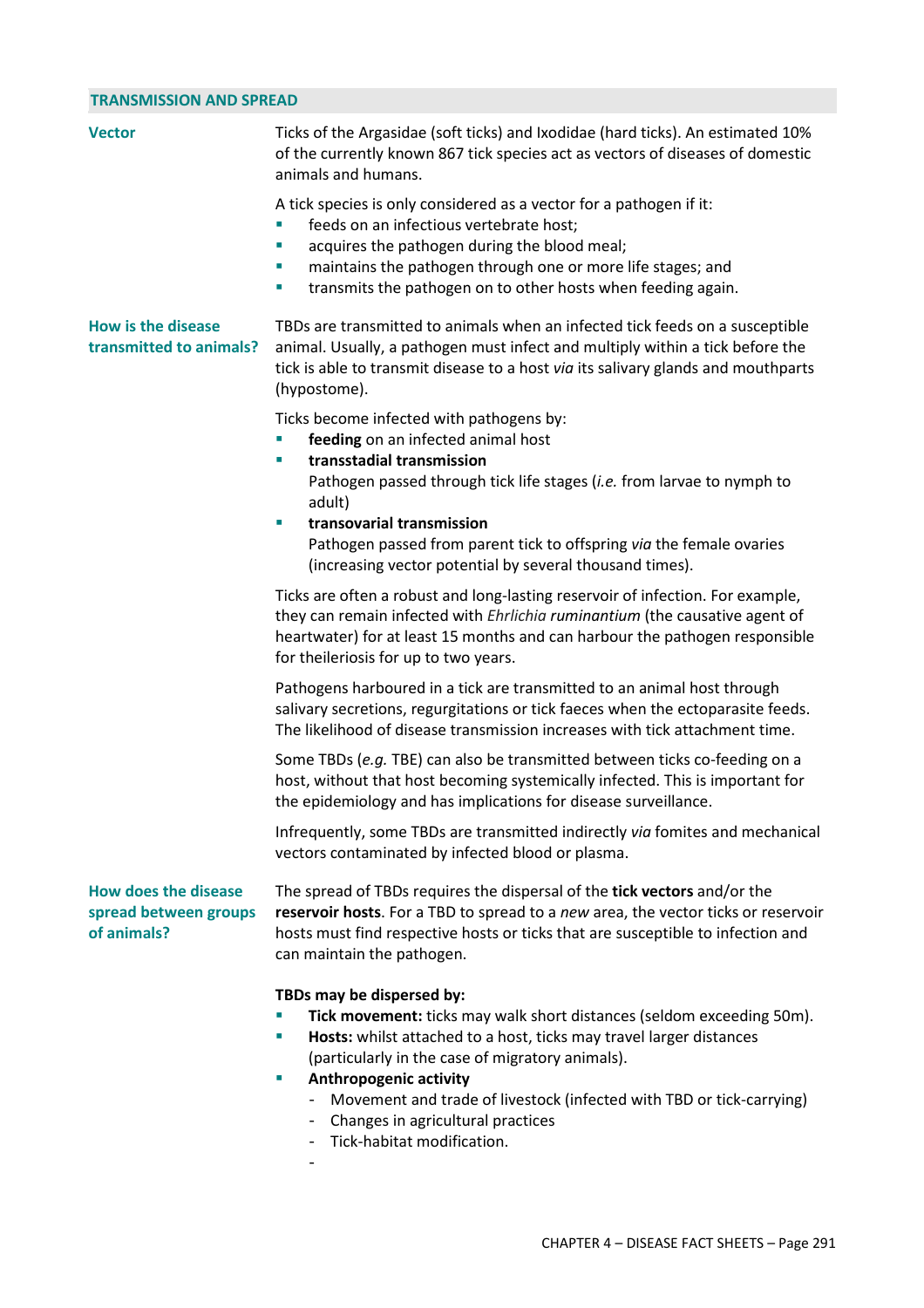| How is the disease                                | Direct routes, as with animals, involve humans being bitten by disease- |
|---------------------------------------------------|-------------------------------------------------------------------------|
| <b>transmitted to humans?</b> transmitting ticks. |                                                                         |

Indirect routes of transmission are also possible, such as contamination of cuts or the eyes following crushing of ticks with the fingers.

#### **IDENTIFICATION AND RESPONSE**

**Field signs Example 2** Due to the wide range of pathogens transmitted by ticks, there are no signs specific for TBDs. Signs can include: fever, diarrhoea or incontinence, lack of appetite and weight loss, weakness, lethargy, muscle and/or joint pain (reduced mobility), neurological signs (convulsions, head pressing *etc.*), anaemia (weakness, paleness of gums and mouth), discharge from the eyes or nose, or jaundice (yellowing of skin and eyes).

> Infected animals may not have all of the signs, and many are associated with other diseases. The development and severity of TBD will depend on numerous factors (host susceptibility, agent virulence and infective dose).

Important TBDs of domestic animals, include:

- **Bovine babesiosis** (Redwater disease). Fever, weight loss, anaemia, jaundice, depressed or unusual behaviour, occasional muscle tremors and convulsions, red-coloured urine.
	- **Heartwater** (Cowdriosis). Fever, loss of appetite, listlessness, shortness of breath, purple spots (petechiae) on mucous membranes, occasional diarrhoea (particularly in cattle), high-stepping gait, unusual behaviour, convulsions and frothing at the mouth. Death usually occurs within a week of infection.
- **Anaplasmosis** (Gall sickness). Fever, anaemia, jaundice, weakness, loss of appetite and co-ordination, shortness of breath, constipation, death (mortality is usually between 5- 40% but can reach 70% in a severe outbreak). Pregnant cattle may abort.
- **Theileriosis** (including East Coast Fever and Tropical Theileriosis)**.**  Swelling of the lymph nodes, high fever, shortness of breath and high mortality (can be up to 100% in susceptible cattle). Tropical theileriosis may additionally present with jaundice, anaemia and bloody diarrhoea.
- **Equine piroplasmosis.**  High fever, reduced appetite, congestion of mucous membranes, dark red urine.
- **African swine fever.**

Fever, anorexia, reddening of skin, cyanosis, vomiting and diarrhoea, abortion, or sudden death.

Many TBDs may cause little or no detectable disease in the reservoir host (*e.g.* African swine fever in wild African suids). This can be significant for zoonotic diseases such as TBE (reservoir hosts include forest rodents), where human cases can occur without detectable disease in wild or domestic animals.

#### **Recommended action if suspected**  Seek advice from animal health professionals. Many TBDs are listed as notifiable by OIE and suspected or confirmed cases must be reported to local and national authorities and the OIE.

# **Diagnosis** Ticks can carry more than one pathogen, which can make diagnosis of a TBD difficult. For a definitive diagnosis of a TBD, laboratory confirmation is required.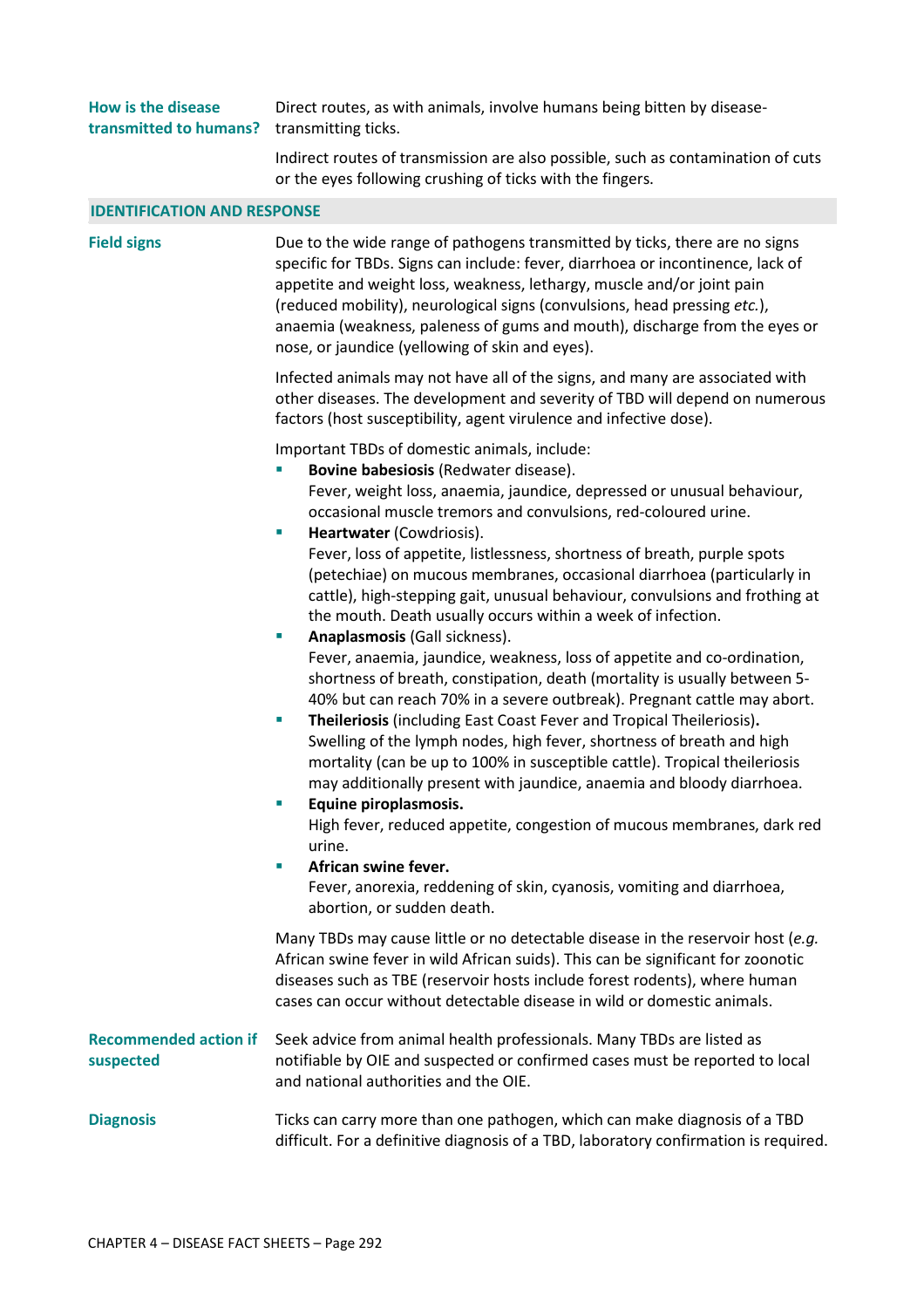National laboratories will provide guidance on the samples that are required, which often include: tissue (brain, lymph node), whole blood, serum and ticks.

Some tick-borne pathogens may be directly observed by the microscopic examination of stained tissue and/or blood samples. Abnormal blood test results in TBD cases may include low platelet count, low serum sodium levels, abnormal white blood cell counts or elevated liver enzyme levels.

Serological assays (including indirect immunofluorescence assay (IFA), ELISA or EIA, latex agglutination and dot immunoassays) are often used to aid in the diagnosis of a TBD and molecular methods such as PCR can be used for rapid detection.

For more detailed information regarding laboratory diagnostic methodologies, refer to the latest edition of the OIE Manual of Diagnostic Tests and Vaccines for Terrestrial Animals.

#### **PREVENTION AND CONTROL IN WETLANDS**

**Environment** A well planned and thorough monitoring programme should form the basis of integrated tick control. A number of tick survey methods may be implemented to monitor tick densities. These include: tick walks and drags, carbon dioxide trapping, tick flags and host trapping and examination.

#### **Habitat modification.**

The free-living stages of most tick species are often restricted to specific conditions within the ecosystems inhabited by their hosts. **Reduction** of **leaflitter** and **understory vegetation** will remove tick microhabitats and reduce the abundance of ticks.

The removal of the structural vegetation used by ticks to quest (*i.e*. weeds, high grass and brush) has also proved a successful method of tick-control in recreational areas. **Controlled burning** of habitat has been shown to reduce tick numbers for up to a year, yet the long-term impacts of burning on tick populations are unclear.

Avoiding areas with large populations of ticks can be used to reduce TBDs where possible (*e.g.* select grazing areas for domestic animals).

#### **Biological Control.**

Predators naturally control tick numbers in some areas of the world and habitat modification to encourage tick predators may provide a method of free-living tick control. However, most tick predators are generalists with a limited potential for tick control. Some wasp species parasitise and kill ticks, but are not thought to reduce tick numbers significantly (although inundative releases have shown potential value). Research has suggested several species of bacteria, entomopathogenic fungi and nematodes that are pathogenic to ticks and may have potential as biocontrol agents.

#### **Chemical control.**

Control of ticks with an appropriate acaricide is a widely used method to control TBDs. Acaricides have been used against free-living ticks in the environment by treating vegetation at specific sites (*e.g.* along paths or animal trails). This method is not recommended for wider use due to the environmental implications and the cost of treating large areas. However, the free-living stages of soft ticks are more frequently and effectively treated with acaricides, as they are usually found in specific foci (*i.e.* animal holding pens, livestock runs, poultry housing and in human dwellings).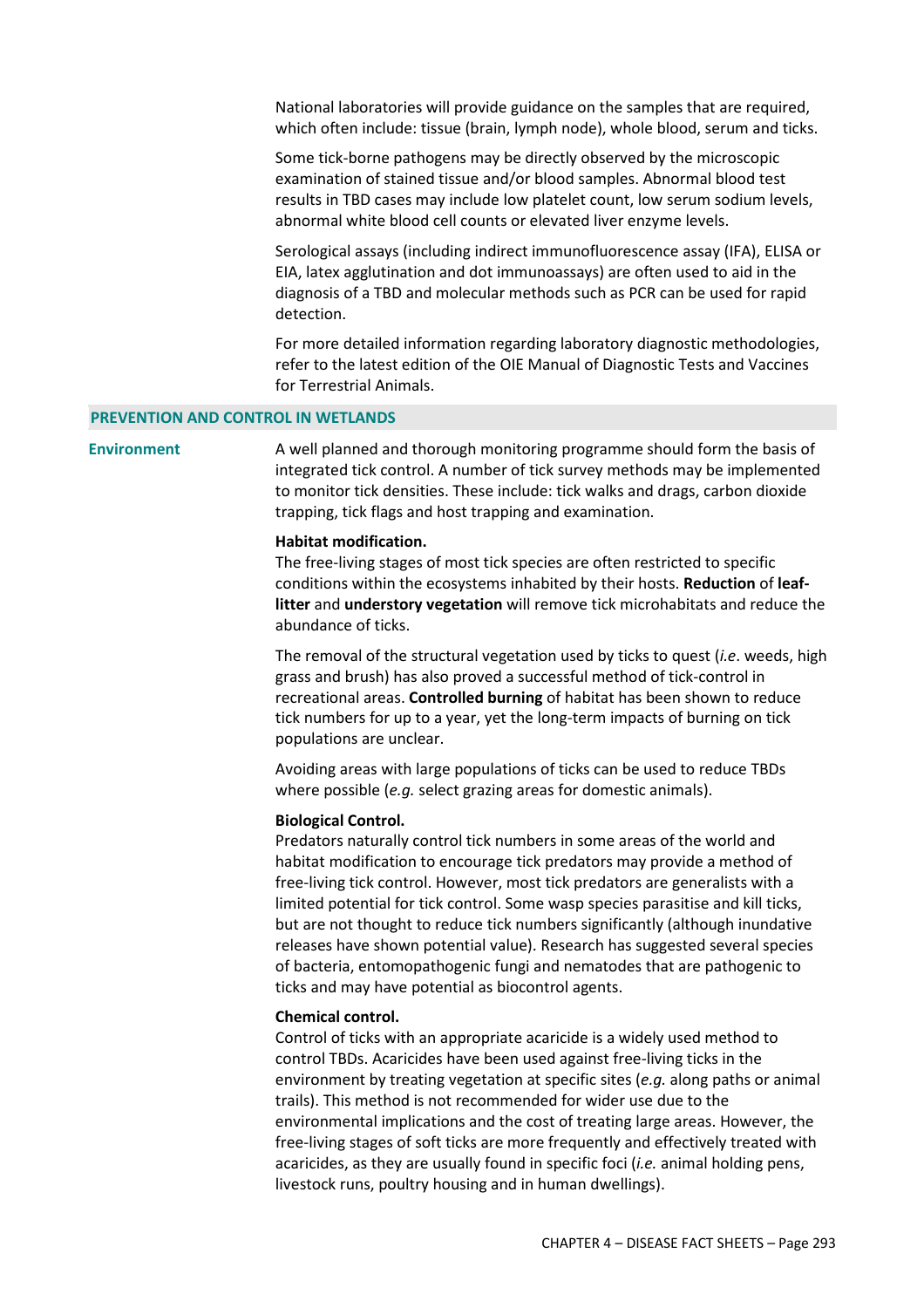*The environmental consequences of undertaking any form of habitat modification must be carefully evaluated before being implemented as a method to control tick populations.* 

For further information **►Section 3.4.2. Control of Vectors.**

**Livestock** The **exposure** of livestock to ticks may be reduced by the use of **repellents**, **acaricides** and regular **inspections** of premises and animals. A variety of tick control programmes may be integrated into livestock management:

#### **Chemical control.**

Tick control in livestock is most commonly achieved by **acaricide** treatment. Acaricides are most effectively applied through total immersion of livestock in a dip-vat. They may also be applied as sprays, dusts, pour-ons, spot-ons and more recently *via* slow release technologies such as impregnated ear tags, or systemically from implants or boluses. Fowl are usually treated with a dust application. The frequency of acaricide treatment depends on the targeted tick species, the TBD present and the livestock-management practices followed. Treatment may vary from every three days (as followed in east Africa for the protection of cattle against East Coast fever transmission by *Rhipicephalus appendiculatus*) to every six months (for the control of *Rhipicephalus* (formerly *Boophilus*) *microplus* tick populations).

Organochlorines, organophosphates, carbamates, amidines, avermectins and pyrethroids have been used for tick control. The development of acaricide resistance in ticks has necessitated the development of new compounds, such as phenylpyrazoles.

Acaricide usage is not considered sustainable as they are expensive, can cause environmental damage, may leave potentially harmful residues in meat and milk and ticks can develop resistance over time. More sustainable methods for the control of some TBDs may involve a combination of strategic tick control and vaccination, however, these are yet to be successfully applied on a large scale in endemic areas.

N.B. Tick eradication with acaricide is not recommended in some situations. Where TBDs are endemic, it may be preferable to allow tick populations to remain at high levels. This permits the re-infection of immune livestock, boosting immunity and leading to endemic stability.

#### **Tick-resistant livestock.**

Zebu (*Bos indicus*) and Sanga (*B. indicus* crossed with *B. taurus*) are indigenous cattle breeds of Asia and Africa which are very resistant to hard ticks after initial exposure. Conversely, European cattle (*B. taurus*) usually remain susceptible. Tick-resistant cattle and their cross breeds may be exploited as a method to control the parasitic stages of ticks. Although these breeds continue to support tick populations, they are not conducive to large tick infestations. The use of Zebu cattle has been successful in Australia and the introduction of tick-resistant cattle is becoming an increasingly important method of tick control in the Americas and Africa.

#### **Pasture spelling**.

Pasture rotation or pasture spelling can be used as a method to control onehost tick species (such as *Rhipicephalus microplus*, an economically important parasite of livestock that spreads the pathogens responsible for babesiosis). Larval ticks are starved due to the absence of their host, so the duration of pasture spelling is determined by the lifespan of the free-living larvae. This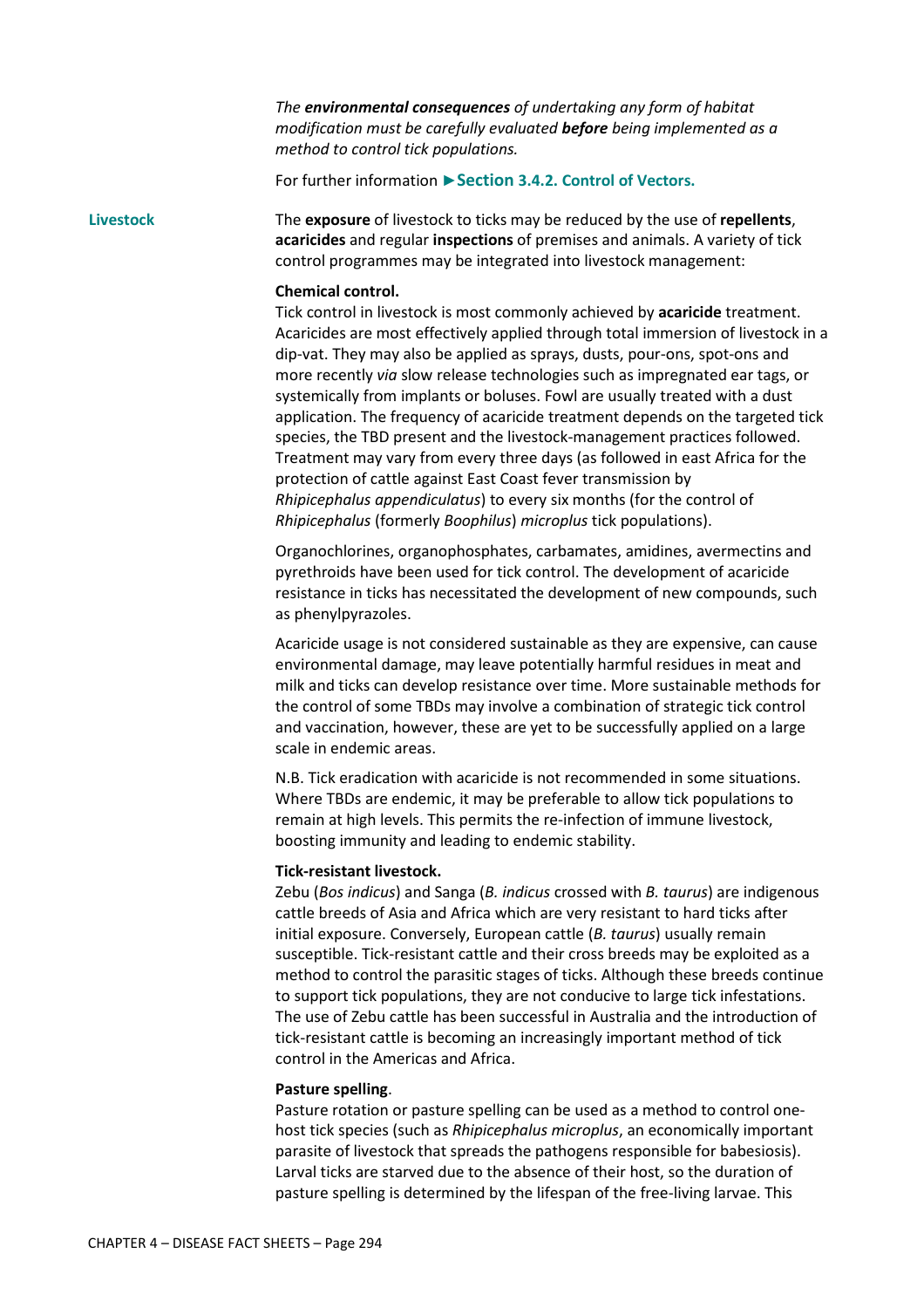technique requires the existence of well maintained pasture boundaries and the absence of suitable alternate hosts. Pasture-vacation schedules must be rigidly followed. This method has minimal application to soft ticks (nymphs can survive for long periods without food) and multi-host tick species.

#### **Vaccines.**

TBD control in livestock may also be achieved by the use of live, attenuated vaccines. Notable vaccination programmes include the development of an East Coast fever vaccine in Kenya and the implementation of a vaccine for tick fever in Australia. Furthermore, live attenuated vaccines have been used to control tropical theileriosis (caused by *Theileria annulata*) and heartwater (caused by *Ehrlichia*, formerly *Cowdria ruminantium*).

A potential alternative is to vaccinate against the tick species itself. Recently, a vaccine against *R. microplus* has been developed that stimulates the host production of an antibody which damages tick gut cells, causing tick mortality or reduced reproductive potential. One-host ticks such as *R. microplus* are good candidates for livestock vaccines, yet vaccine development for multi-host ticks, which infest both cattle and wild ungulate species, may not be feasible.

#### **Quarantine.**

The control of livestock movements through quarantine can help control TBD spread. In all tick-borne disease-free areas or countries, it is recommended that livestock are inspected for ticks before allowing entry. Area quarantine, on areas with large infestations, ensures all livestock are inspected for ticks and given precautionary treatment before leaving. Premises quarantines act to prevent the spread of infested livestock from individual pastures, farms or ranches with suitable physical barriers.

## **Antibiotics.**

Livestock moved into endemic areas of TBDs may be protected from bacterial disease by prophylactic treatment with broad-spectrum antibiotics. Antibiotic administration can also be effective for the treatment of bacterial TBDs in their early stages and the secondary infection of lick lesions.

**Manual tick removal** may also provide an effective control method for small numbers of animals.

**Wildlife** Control of wildlife populations may be difficult, but the interaction of livestock and wildlife should be prevented where possible. This will minimise the transmission of TBDs and ticks to and from susceptible wild animals.

**Humans** Reducing exposure to ticks is the best method to prevent TBDs which affect humans.

#### **Avoid and repel ticks:**

- Walk in the centre of trails to avoid contact with overgrown vegetation.
- Where possible avoid tick habitat, especially during peak tick seasons.
- Wear clothing to cover arms, legs and feet whenever outdoors.
- Apply repellents containing DEET (20% or more) to exposed skin and clothing.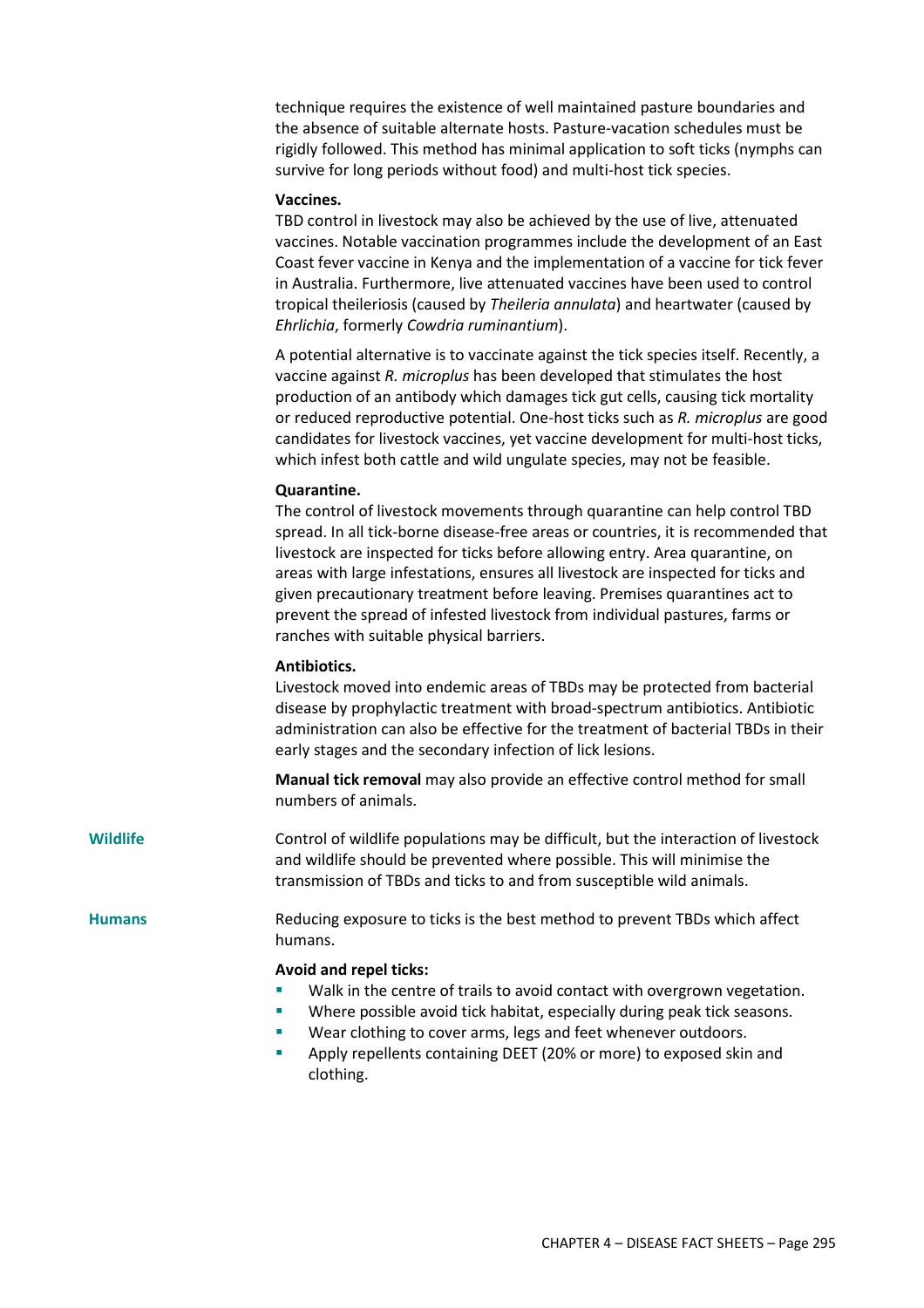### **Find ticks:**

- Wear light-coloured clothing to enable ticks to be observed easily.
- Check yourself, your children and gear thoroughly for ticks after being outdoors.
- Companion animals should be routinely checked for ticks; cats and dogs can be treated with commercially available acaricide dusts or washes.

#### **Remove ticks:**

- Using tweezers, grasp the tick as close to the skin as possible.
- Pull the tick out it one, steady movement. Do **not** twist or jerk.
- Wash hands and disinfect the bite. Freeze tick, if possible, to aid with the identification of a TBD if symptoms develop.
- If a rash, flu-like symptoms or other illness develop, seek medical advice.
- **► Section 3.4.3. Control of vectors: tick control**

**Educational talks** and **informative material** (such as brochures and pamphlets) can also help reduce the likelihood of tick bites and zoonotic disease transmission, especially for high-risk employees such as reserve wardens. **Signage**, warning people they are entering tick-infested areas, may also help reduce the incidence of tick bites.

# **Treatment**

Seek advice from medical health professionals. Early diagnosis is essential. Antibiotic treatment is indicated in cases of clinical bacterial TBDs such as anaplasmosis, Lyme disease, tularemia, Rocky Mountain spotted fever, and ehrlichiosis.

#### **IMPORTANCE**

**Effect on wildlife** Ticks and TBDs have co-evolved with numerous wild animal hosts, often living in a state of equilibrium with little detectable clinical disease. Where TBDs emerge in new areas or naïve species, wildlife can be clinically affected (*e.g.*  African swine fever in European wild boar *Sus scrofa*).

**Effect on livestock** The multiple TBDs can cause a wide range of clinical syndromes leading to variable morbidity and mortality**.** Major TBDs of livestock include bovine babesiosis, bovine anaplasmosis, theilerioses and heartwater, African swine fever, louping ill and equine piroplasmosis. In addition to other diseases, these TBDs can result in mass herd die-offs and cause severe losses to the livestock industry.

Livestock may also suffer direct impacts from feeding ticks:

- Tick paralysis and toxicosis.
- Discomfort and irritation, leading to production losses (milk and weight gain).
- Blood loss, resulting in reduced live weight and anaemia.
- Damage to hides.
- Reduced suckling efficiency due to scarring on udders and teats.
- Formation of lesions susceptible to secondary infections.

# **Effect on humans** Ticks and TBDs constitute a serious public health threat, particularly in the northern hemisphere. Lyme disease is the most frequently reported zoonotic tick-borne disease globally and viral TBDs, characterised by haemorrhagic fevers and encephalitis, cause the highest morbidity and mortality in humans of the tick-borne zoonoses.